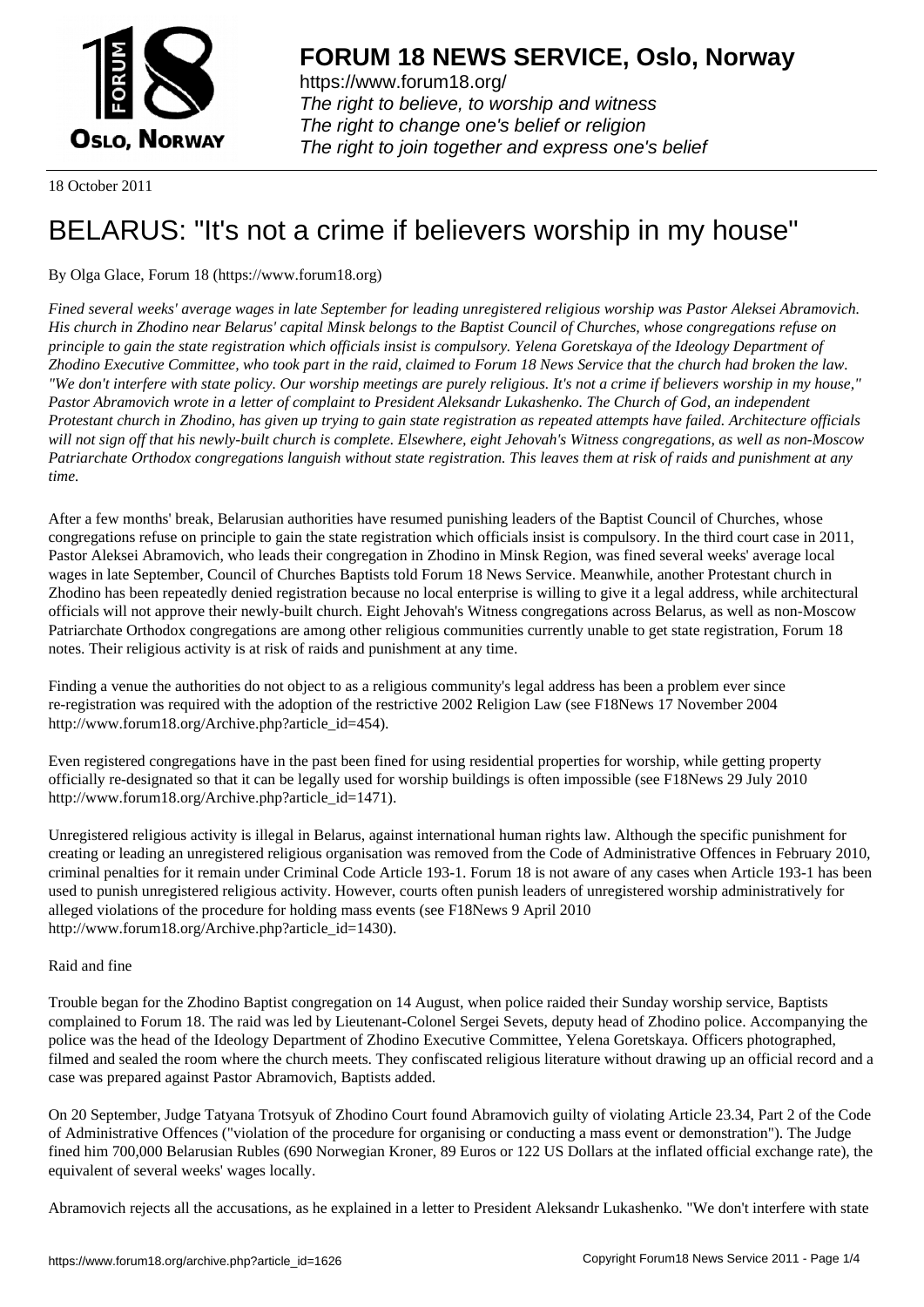Abramovich has chosen not to appeal against the court's decision and has not paid the fine, Baptists told Forum 18. The fine, Baptists told Forum 18. The fine, Baptists told Forum 18. The fine, Baptists told Forum 18. The

Judge Trotsyuk refused to discuss why she fined Abramovich for leading religious worship. "Court decisions and fines are discussed only with the authorised institutions or people whom it may concern," she told Forum 18 from Zhodino on 14 October.

Goretskaya of the Ideology Department admitted to Forum 18 on 14 October that the church was raided, but claimed that church members had broken the law. She refused to answer any further questions as to why she had participated in the raid on a religious service.

This is the third case in 2011 when officials have raided worship services of Council of Churches' congregations. Its Gomel [Homyel] congregation was raided during Sunday worship in February. Subsequently Pastor Nikolai Varushin was fined 1,050,000 Belarusian Rubles (1,040 Norwegian Kroner, 235 Euros, or 335 US Dollars at the inflated official exchange rate) for leading unauthorised worship. The fine was upheld on appeal and confiscated religious literature was not returned (see F18News 19 May 2011 http://www.forum18.org/Archive.php?article\_id=1572).

Also raided in February was the Council of Churches congregation in the town of Kostyukovichi in Mogilev [Mahilyow] Region of eastern Belarus. Pastor Nikolai Zavalei and two other congregation members were subsequently issued an official warning (see F18News 30 March 2011 http://www.forum18.org/Archive.php?article\_id=1556).

Forum 18 has not learnt of any other religious communities which have been fined this year.

Registration impossible for some?

In contrast with Baptist Council of Churches' congregations who do not seek state registration on principle, some other religious communities which are willing and have made repeated attempts to get registered have faced refusal on various grounds. One reason is the inability to get an address which the authorities will allow a religious community to use as its legal address.

"This is a chicken and egg situation," Vladimir Bernadsky of the Jehovah's Witnesses' congregation in the town of Lida in Gomel Region complained to Forum 18 on 13 October. "You can't get registration without a legal address and you can't obtain a legal address without registration." His congregation has been seeking registration in vain since 2000.

According to the 2002 Religion Law, religious and civil groups are not allowed to use residential addresses to register their organisations. Religious communities are not allowed to worship in private homes unless they get permission from the authorities and the meetings are not conducted on wide-scale and regular basis.

In addition to the Lida congregation, seven other Jehovah's Witness communities are functioning without state registration, their representative Pavel Yadlovsky confirmed to Forum 18 from the capital Minsk on 17 October (see F18News 30 March 2011 http://www.forum18.org/Archive.php?article\_id=1556).

Similarly, Pastor Aleksandr Shevyakov of the Church of God, an independent Protestant congregation in Zhodino, complained to Forum 18 on 13 October that they had a problem in getting a legal address.

Some non-Moscow Patriarchate Orthodox communities also languish with no legal status, and try not to attract official attention.

Bernadsky explained to Forum 18 that his congregation in Lida has more than 20 members. "It's difficult for us to get together to study the Bible and to confess in a flat". Jehovah Witnesses regularly come to see the head of the Lida Executive Committee, Aleksandr Ostrovsky, but they say he is not willing to help. "The authorities don't have very friendly feelings towards us," remarked Bernadsky. He said Ostrovsky told him he could not put pressure on enterprises to give them a legal address.

The most recent letter with an official refusal of their request for a legal address - dated 22 March 2011 and signed by Ostrovsky, seen by Forum 18 - is similar to many earlier letters the Lida congregation has received. It simply refers to the 2002 Religion Law and Article 272 of the Civil Code and informs it that no premises are available. A 2010 registration rejection also cited these provisions. Forum 18 has also seen documents from five local enterprises renouncing their earlier decisions to rent to the community and provide it with a legal address.

Ostrovsky, the head of Lida Executive Committee, refused to discuss the Jehovah's Witness problems with Forum 18 on 18 October.

## One community gives up

Pastor Shevyakov said that after many failed attempts to get registered, his Zhodino church decided to give up any further attempts. "We have a newly built house which architectural officials consider an incomplete construction," he told Forum 18 on 14 October. "When we wanted to register there the authorities turned down our application since the construction is officially not finished."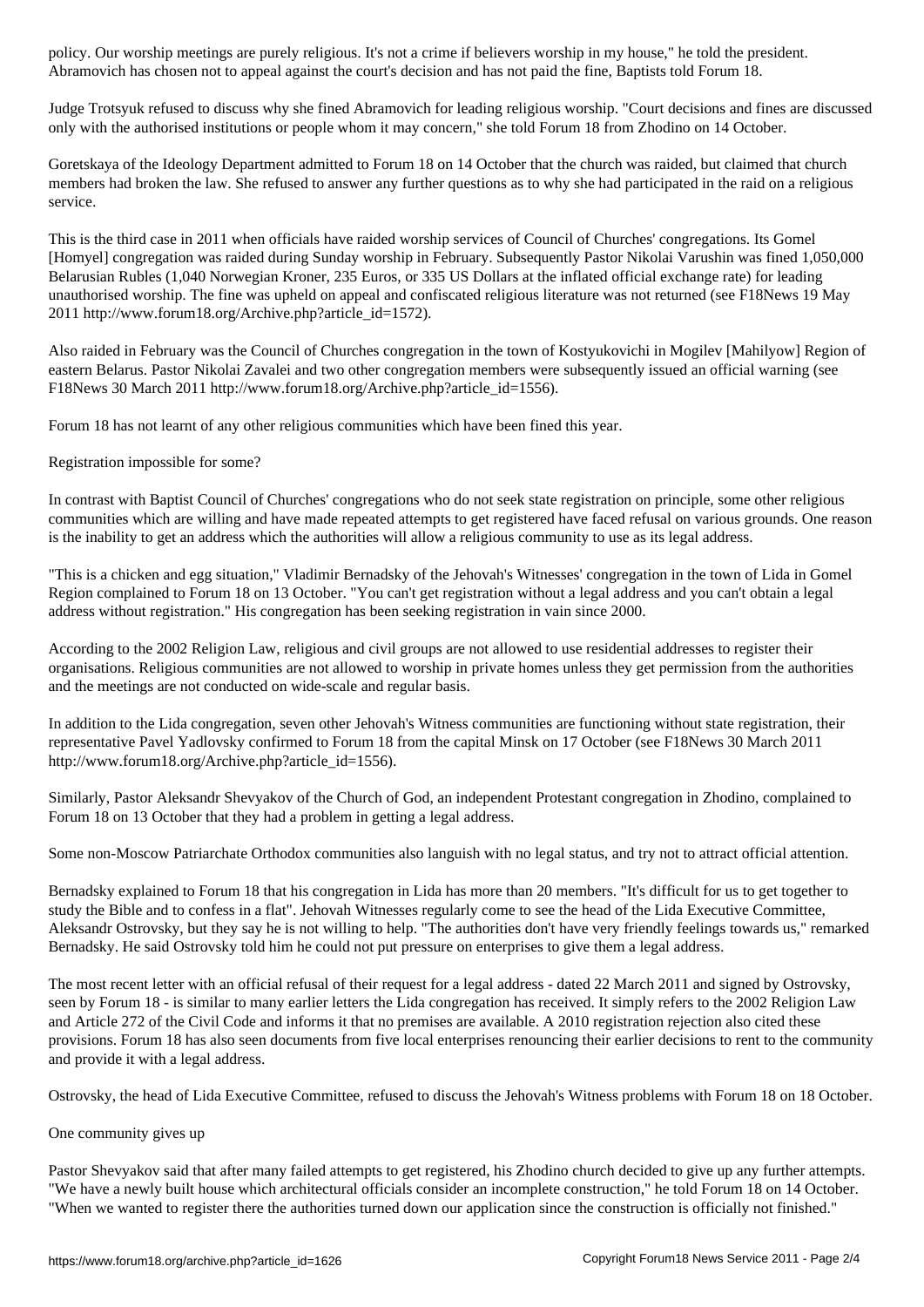For the building is considered an incomplete considered and incomplete construction. The telephone of the architecture department went unanswered each time Forum 18 called on 14, 17 and 18 October.

Shevyakov complained that organisations which previously agreed to give their legal address to the Church of God changed their mind without telling them. In letters from the City Executive Council signed by the head's first deputy Yury Shary (the most recent letter is dated 9 March 2011), seen by Forum 18, the reason for refusal of the registration application was the recall of the legal address.

Shary claimed to Forum 18 on 17 October that this was the sole reason why the Church of God's application was rejected. He claimed that neither officials nor the town population have a negative attitude to the Church. He insisted that the authorities had nothing to do with decisions by various organisations to change their mind about giving the Church permission to use a legal address. "We have freedom of religion, which means that anyone can practice whatever religions they want without hindrance," he claimed to Forum 18.

Asked what the next step should be for the Church of God to get registration, Shary responded that it is not in the power of the town Executive Committee to provide the church with a legal address.

However, an official of the Ideology Department, who did not give her name, insisted to Forum 18 on 10 June that the Church of God does not exist as it is not registered. Asked why it is not registered, she claimed that this is in process.

According to Shevyakov, who met Zhodino's mayor Mikhail Omelyanchuk on 22 June, the mayor was not very friendly, calling the church "a den". Shevyakov told Forum 18 he was upset to hear that the mayor did not like his Church and would not allow it to obtain state registration.

Forum 18 tried to reach mayor Omelyanchuk on 17 and 18 October, but his secretary said he was not available.

Worship without official permission

Both Bernadsky and Shevyakov confirmed to Forum 18 separately that the authorities are not obstructing them at the moment, though their congregations continue to worship without official permission.

Bernadsky remarked that last time he was brought to trial for conducting an "unauthorised meeting" was 18 months ago. "We just gathered to discuss the Bible. I don't know why they picked me as I didn't even organise this meeting," he told Forum 18. He was accused of violating Article 23.34 Part 2 of the Code of Administrative Offences. But at his trial in Lida Town Court, Bernadsky was acquitted for lack of evidence.

Pastor Shevyakov was outraged when, on 27 May, the police together with the ideological officials raided the house where the congregation usually meets. (There was no service on that day.) Officers claimed they were looking for a suspect who allegedly stole money. "I could understand the police searching the house, but involving officials from the Ideology Department as the official witnesses was most suggestive," Shevyakov told Forum 18.

He is sure that the house-check was just an excuse. "They were not looking for a thief, they were searching for the documents everywhere even in the toilet and asked whether we worshipped in the building," he complained to Forum 18. "It was done to find reasons to refuse us registration."

Both Shevyakov and Bernadsky expressed concern that raids could resume at any time. (END)

For a personal commentary by Antoni Bokun, Pastor of a Pentecostal Church in Minsk, on Belarusian citizens' struggle to reclaim their history as a land of religious freedom, see F18News 22 May 2008 http://www.forum18.org/Archive.php?article\_id=1131.

For more background information see Forum 18's Belarus religious freedom survey at http://www.forum18.org/Archive.php?article\_id=1311.

Full reports on freedom of thought, conscience and belief in Belarus can be found at http://www.forum18.org/Archive.php?query=&religion=all&country=16.

A compilation of Organisation for Security and Co-operation in Europe (OSCE) freedom of religion or belief commitments can be found at http://www.forum18.org/Archive.php?article\_id=1351.

A printer-friendly map of Belarus is available at

http://education.nationalgeographic.com/education/mapping/outline-map/?map=Belarus.